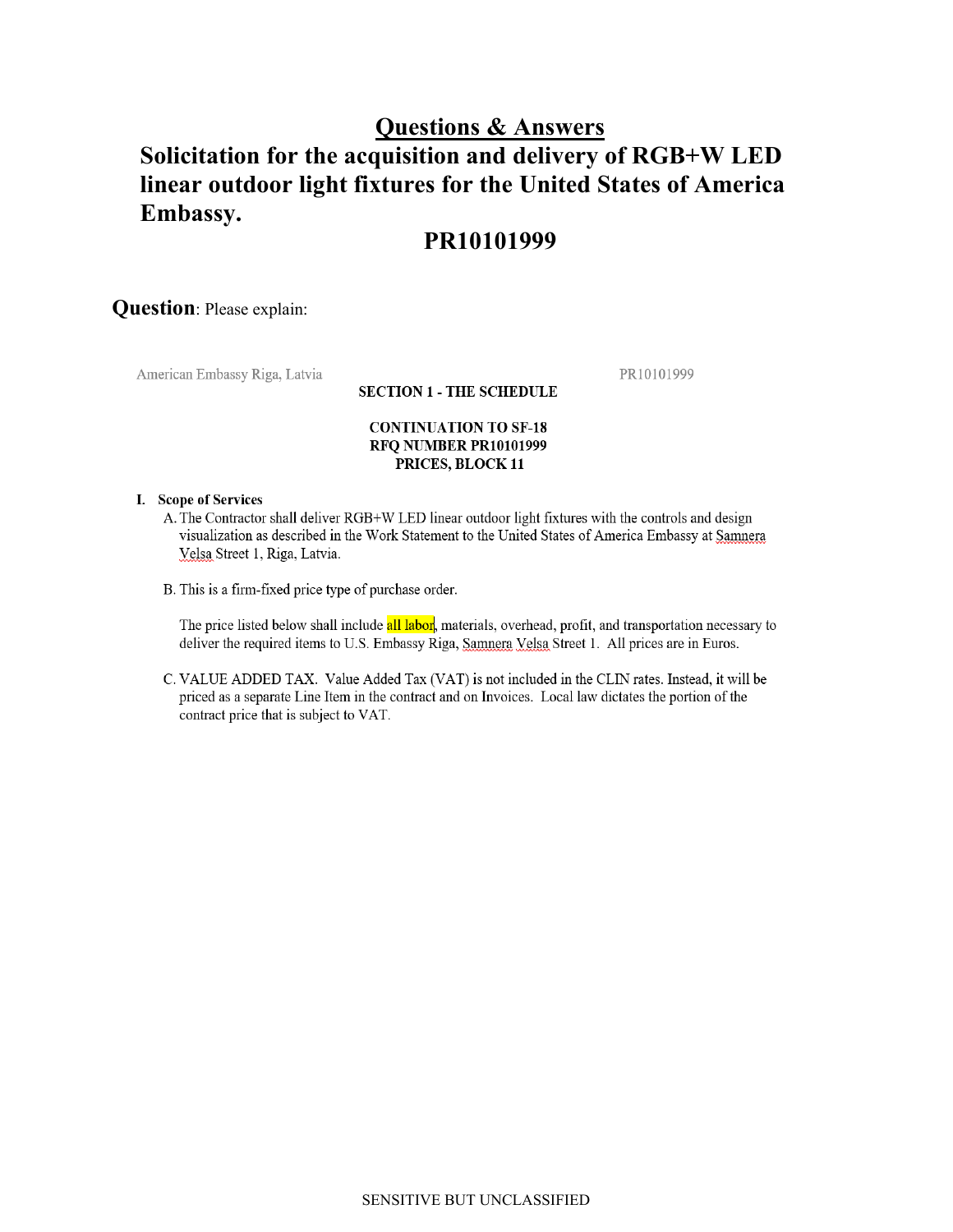American Embassy Riga, Latvia

PR10101999

## **SECTION 3 - SOLICITATION PROVISIONS**

## FAR 52.212-1 INSTRUCTIONS TO OFFERORS -- COMMERCIAL ITEMS (JUN 2020), is incorporated by reference

### ADDENDUM TO 52.212-1

Instructions to Offeror. Each offer must consist of the following:

- 1. A completed solicitation, in which the SF-18 cover page, and Section 1 has been filled out.
- 2 List of clients over the past two years, demonstrating prior experience with relevant past performance information and references (provide dates of contracts, places of performance, value of contracts, contact names, telephone and fax numbers and email addresses). If the offeror has not performed comparable services in Latvia then the offeror shall provide its international experience. Offerors are advised that the past performance information requested above may be discussed with the client's contact person. In addition, the client's contact person may be asked to comment on the offeror's:
	- Quality of services provided under the contract;
	- Compliance with contract terms and conditions;
	- Effectiveness of management;
	- $\blacksquare$  Willingness to cooperate with and assist the customer in routine matters, and when confronted by unexpected difficulties; and
	- $\blacksquare$  Business integrity / business conduct.

The Government will use past performance information primarily to assess an offeror's capability to meet the solicitation performance requirements, including the relevance and successful performance of the offeror's work experience. The Government may also use this data to evaluate the credibility of the offeror's proposal. In addition, the Contracting Officer may use past performance information in making a determination of responsibility.

3 Evidence that the offeror/quoter can provide the necessary personnel, equipment, and financial resources needed to perform the work:

(3) If paragraph  $(k)(1)$  or  $(k)(2)$  of this clause applies-

(i) If the offeror does not certify to the conditions in paragraph  $(k)(1)$  or  $(k)(2)$  and the **Contracting** Officer did not attach a Service Contract Labor Standards wage determination to the solicitation, the offeror shall notify the Contracting Officer as soon as possible; and

(ii) The Contracting Officer may not make an award to the offeror if the offeror fails to execute the certification in paragraph  $(k)(1)$  or  $(k)(2)$  of this clause or to contact the Contracting Officer as required in paragraph  $(k)(3)(i)$  of this clause.